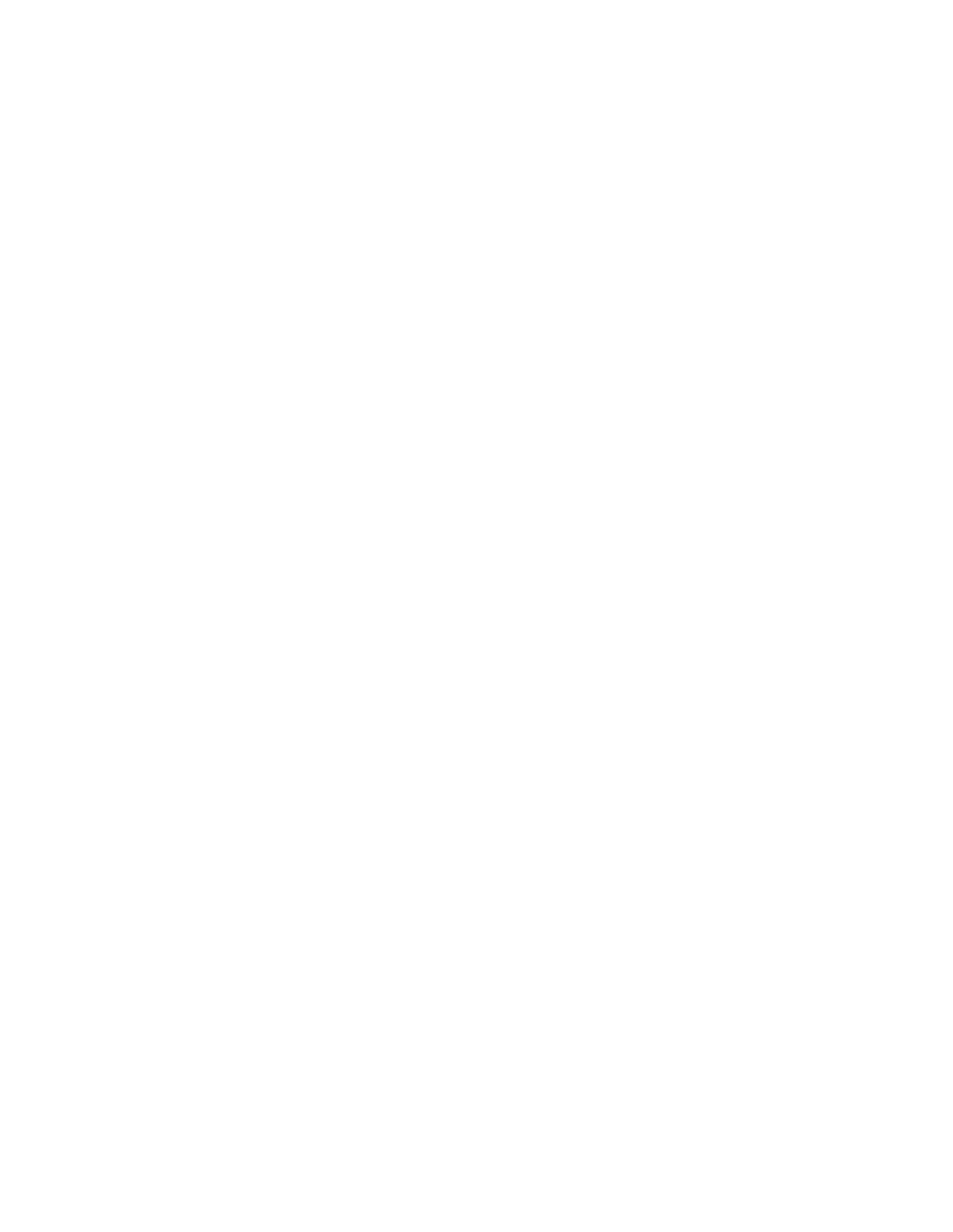

# 1.0 Call to Order

Marc Toppings called the meeting to order at 3:50 pm.

## 2.0 Declaration of Conflict of Interest

Marc Toppings asked that any member of the Board participating in this meeting declare if they have any perceived or known Conflicts of Interest relating to any of the items listed on the Agenda.

There was no declaration of Conflict of Interest from any Board Trustee participating in the meeting.

## 3.0 Board Business

## 3.1 Appointment of Board Officers

Motion for Approval

The UHN Board of Trustees approved the following motion, as recommended by the Governance & Nominating Committee:

#### BOARD MOTION

On a motion duly made, seconded and carried, the UHN Board of Trustees hereby consents to, approves and adopts the above appointment, as recommended by the Governance & Nominating Committee.

#### Appointment of Officers

Be it resolved that, effective as of the date hereof, the following individuals, being the only persons nominated for such positions, be and they hereby are appointed Officers of UHN for a term of one (1) year or until his or her successor is appointed, subject to the provisions of the Corporation's By-Law No. 2:

- Brian Porter, Chair
- Ross Baker, Vice Chair
- Dean Connor, Vice Chair
- Lawrence Pentland, Vice Chair
- Barbara Stymiest, Vice Chair
- Kevin Smith, President
- Kevin Smith, Secretary

## 3.2 Appointment of Committee Chairs Motion for Approval

The UHN Board of Trustees approved the following motion to approve Chairs of the Hospital's respective Board Committees and Subcommittees, in addition to the Chair of the Medical Advisory Committee pursuant to the Hospital's Medical-Dental By-Law. It was noted that all motions had been recommended for approval by the Governance & Nominating Committee.

#### BOARD MOTION

On a motion duly made, seconded and carried, the UHN Board of Trustees hereby consents to, approves and adopts the following appointment, as recommended by the Governance & Nominating Committee: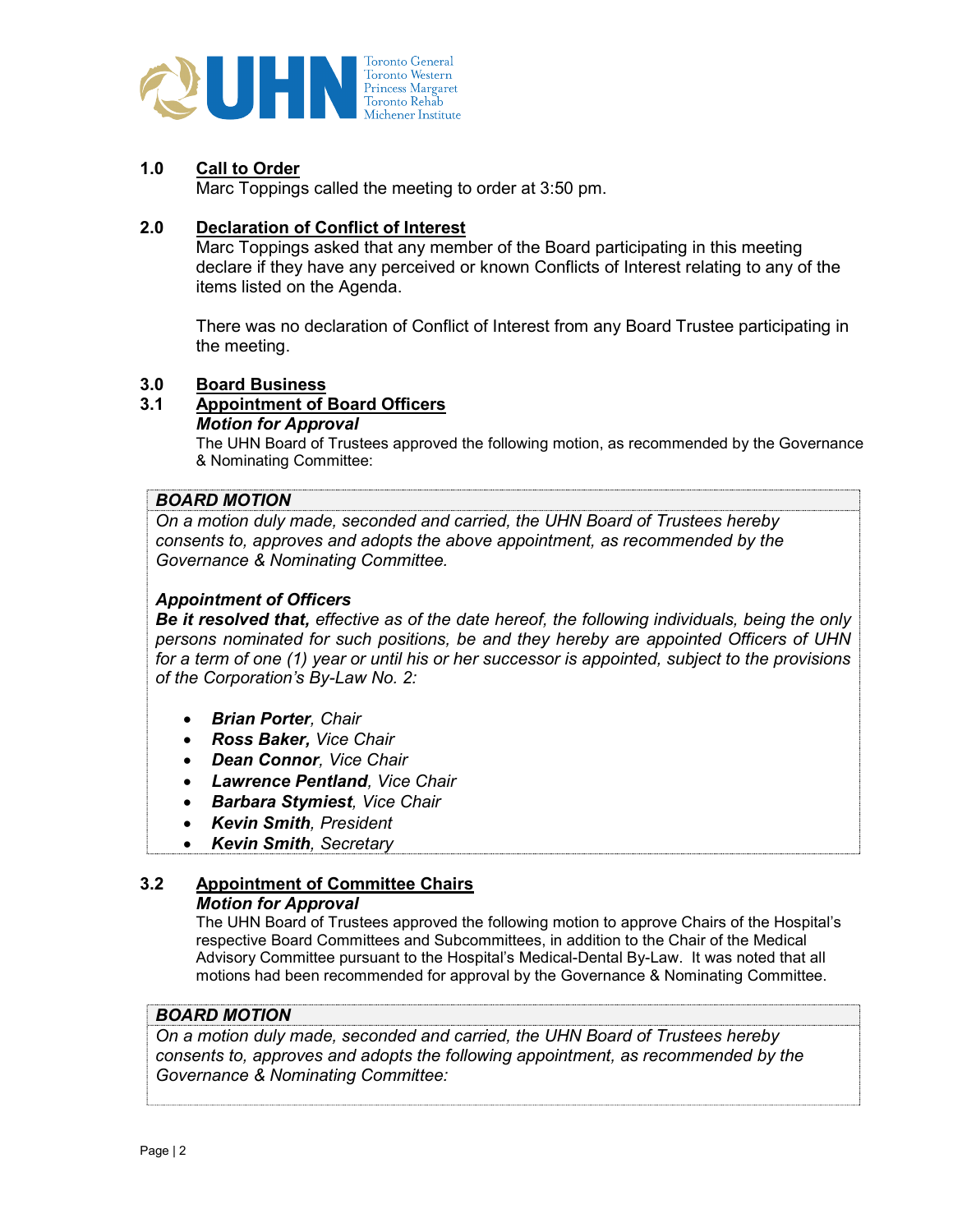

## Appointment of Committee and Sub-Committee Chairs

Be it resolved that the UHN Board of Trustees appoints the Chairs for the following Committees and Sub-Committees, with Committee and Sub-Committee members to be finalized by the Committee Chairs and Chair of the Governance & Nominating Committee.

Finance & Audit Committee Barbara Stymiest

Governance & Nominating Committee Brian Porter

Human Resources Committee Dean Connor

Michener/Education Committee Cornell Wright

Research Committee Lawrence Pentland

Safety & Quality Committee Ross Baker

Information Technology Sub-Committee John Cieslak

Real Estate and Capital Strategy Sub-Committee Doug McGregor

#### 3.3 Appointment of Chair of the Medical Advisory Committee Motion for Approval

That the UHN Board of Trustees, in accordance with UHN's Medical Dental Staff By-Law No. 2, appoints Dr. Fei Fei Liu as Chair of the Medical Advisory Committee.

## BOARD MOTION

On a motion duly made, seconded and carried, the UHN Board of Trustees, in accordance with UHN's Medical Dental Staff By-Law No. 2, appoints Dr. Fei Fei Liu as Chair of the Medical Advisory Committee.

#### 3.4 Appointment of Committee Members Motion for Approval

The final order of business was the appointment of UHN Board Committee and Subcommittee memberships for the coming Board year. The Board was also advised that, further to the May 22 Board meeting and as recommended by the Governance and Nominating Committee, there was also a motion before the Board to approve the creation of an ad hoc committee of the Board – the Accreditation Committee of the Board. It was noted that such committee was to be temporary and to consist of a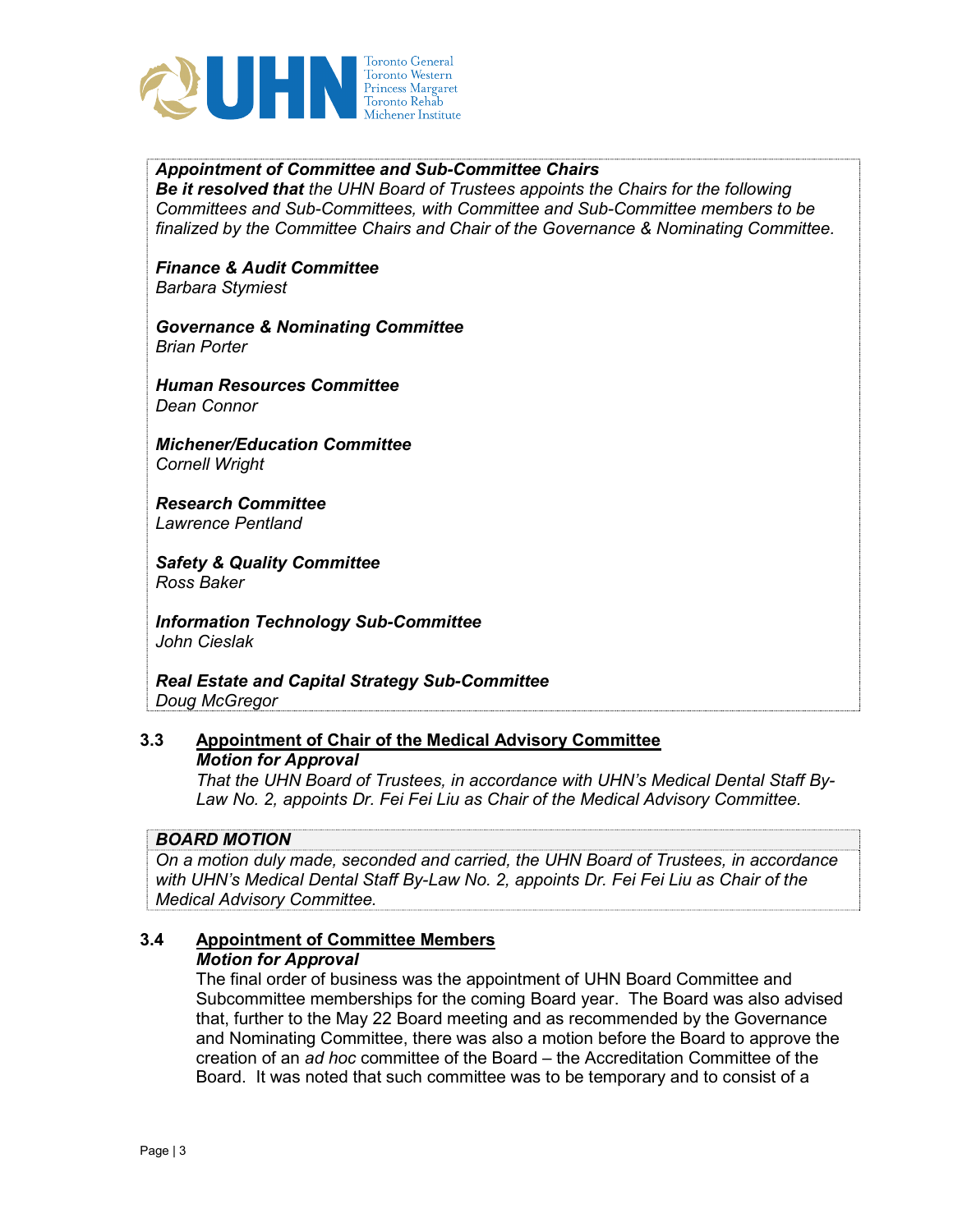

cross-representation of Trustees who will prepare for and meet with the on-site surveyors during the Hospital's upcoming Accreditation cycle in September 2019..

## BOARD MOTION

On a motion duly made, seconded and carried, the UHN Board of Trustees approve the membership of the UHN Board Committees and Sub-Committees, as presented and approved by the Governance & Nominating Committee for recommendation of approval and appointment by the UHN Board of Trustees.

# 3.5 Creation of Accreditation Committee of the Board

## BOARD MOTION

On a motion duly made, seconded and carried, the UHN Board of Trustees approve the creation of an ad hoc special committee of the UHN Board, the Accreditation Committee, such committee to be temporary and to consist of the individuals listed below, in accordance with s. 4.02.02 of UHN's Administrative By-Law Number 2 and as approved by the Governance & Nominating Committee for recommendation of approval and adoption by the UHN Board of Trustees.

- 1. Brian Porter UHN Board Chair; Chair, Governance & Nominating Committee
- 2. Ross Baker, Chair, Safety and Quality Committee
- 3. Dean Connor, Chair, Human Resources Committee
- 4. Lawrence Pentland, Chair, Research Committee
- 5. Janet Rossant, Member, Research Committee
- 6. Shirlee Sharkey, Member, Safety & Quality Committee
- 7. Barbara Stymiest, Chair, Finance and Audit Committee
- 8. Cornell Wright, Chair, Education Committee

# 3.6 Code of Workplace Ethics

Pre-circulated for members' information was the Code of Workplace Ethics. Members were asked to sign and return these forms to Mr. Toppings at the meeting or Ms. Grace Ivo thereafter.

## 3.7 Code of Ethics and Confidentiality Annual Sign-Off

Pre-circulated for members' information was the Confidentiality Annual Sign-off. Members were asked to sign and return these forms to Mr. Toppings at the meeting or Ms. Grace Ivo thereafter.

# 3.8 Board Conflict of Interest Policy

Pre-circulated for members' information was the UHN Board Conflict of Interest Policy.

## 3.9 Conflict of Interest Disclosure Form

Pre-circulated for members' signature was the Conflict of Interest Disclosure Form. Members were asked to sign and return these forms to Ms. Grace Ivo.

## 4.0 Schedule of Board Meetings 2019/2020/2021

Pre-circulated were the 2019, 2020 and 2021 Board of Trustees meeting schedule.